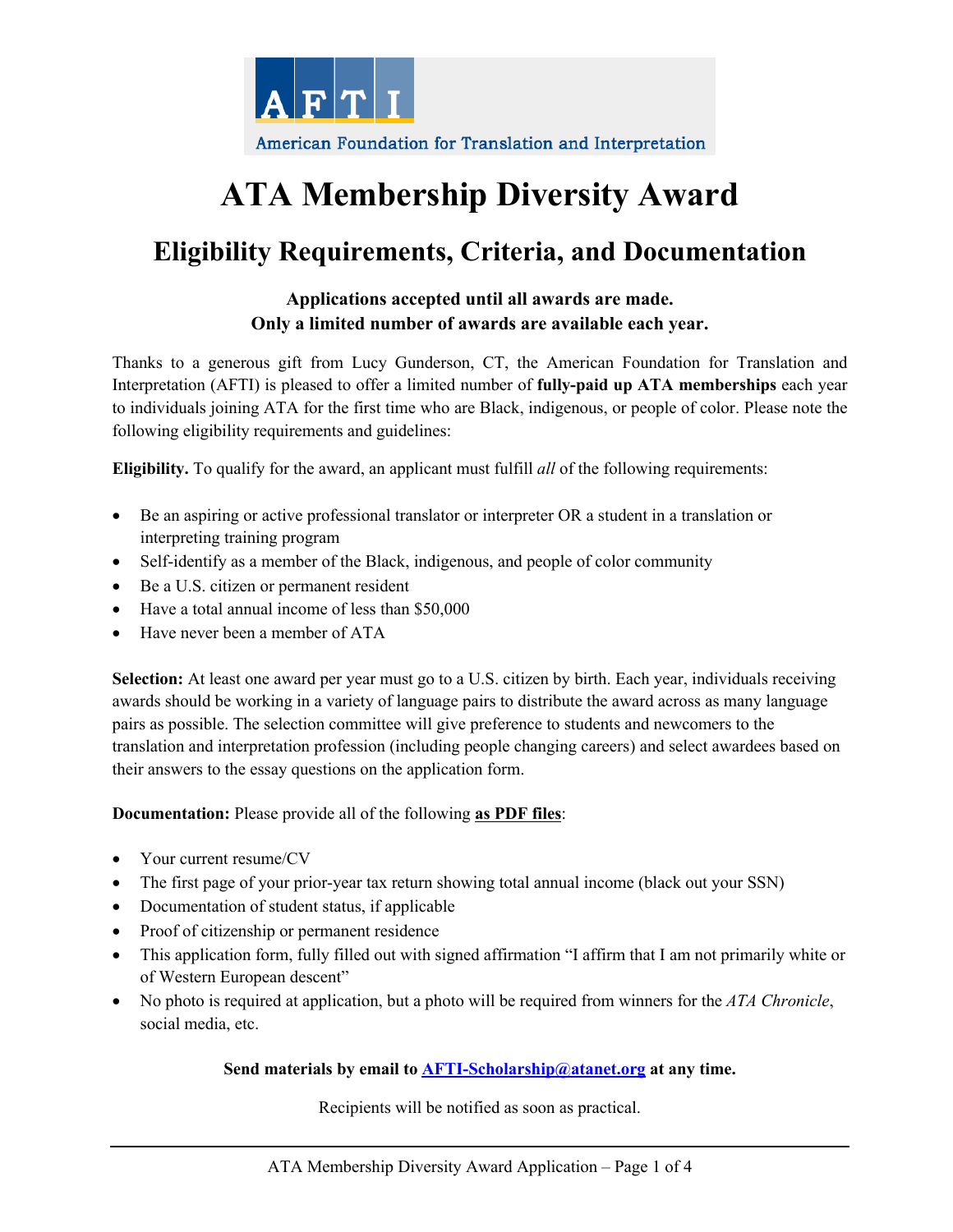

# **ATA Membership Diversity Award**

## **Application Form**

**Applications accepted until all awards are made. Only a limited number of awards are available each year.** 

| <b>Full Name:</b>                                                                    |  |                                                                                                                 |            |              |
|--------------------------------------------------------------------------------------|--|-----------------------------------------------------------------------------------------------------------------|------------|--------------|
| <b>Mailing Address:</b>                                                              |  |                                                                                                                 |            |              |
| <b>Phone:</b>                                                                        |  |                                                                                                                 |            |              |
| <b>Email Address:</b>                                                                |  |                                                                                                                 |            |              |
| Language pair(s) you work in:                                                        |  |                                                                                                                 |            |              |
| Please indicate citizenship status:                                                  |  | U.S. citizen<br>$\Box$ by birth<br>$\Box$ naturalized<br>$\Box$ permanent resident                              |            |              |
| Please indicate your T&I status:                                                     |  | Professional translator or interpreter<br>□<br>Student in a translation and/or interpreting training<br>program |            |              |
| If student, name of<br>college or university:                                        |  |                                                                                                                 |            |              |
| If student, degree or<br>certificate name <sup>1</sup>                               |  |                                                                                                                 |            |              |
| If student, expected<br>program completion<br>date:                                  |  |                                                                                                                 |            |              |
| Was your total annual income<br>in the past year less than \$50,000?                 |  |                                                                                                                 | $\Box$ Yes | $\Box$ No    |
| Have you ever been a member of the<br><b>American Translators Association (ATA)?</b> |  |                                                                                                                 | $\Box$ Yes | $\square$ No |

<sup>1</sup> For example, B.A. in Translation, Certificate in Interpreting Studies, M.A. in Translation Project Management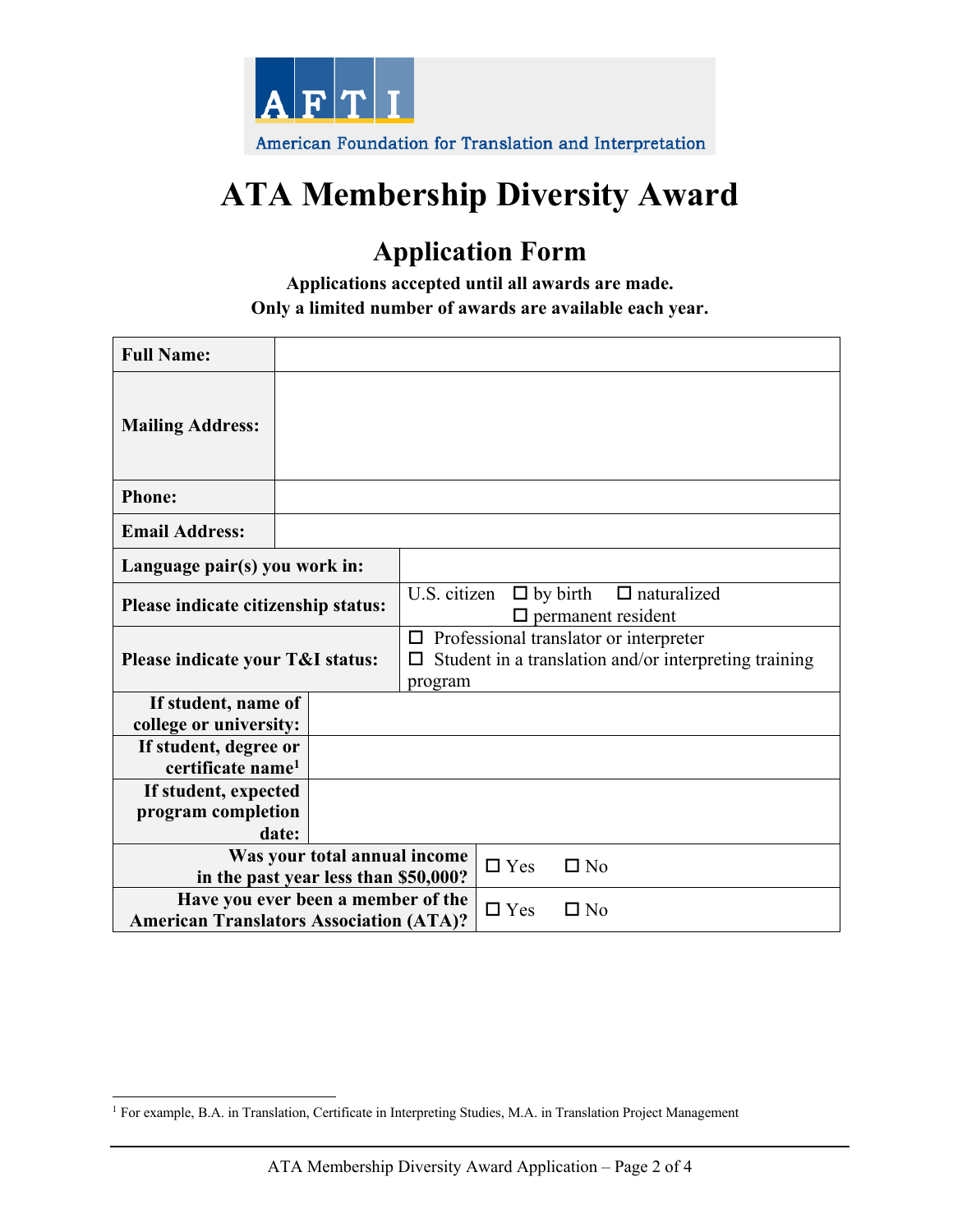

### American Foundation for Translation and Interpretation

| Please answer the following questions in the space provided (max. 2000 characters): |  |  |  |  |
|-------------------------------------------------------------------------------------|--|--|--|--|
| 1. Why do you want to join the American Translators Association (ATA)?              |  |  |  |  |
|                                                                                     |  |  |  |  |
|                                                                                     |  |  |  |  |
|                                                                                     |  |  |  |  |
|                                                                                     |  |  |  |  |
|                                                                                     |  |  |  |  |
|                                                                                     |  |  |  |  |
|                                                                                     |  |  |  |  |
|                                                                                     |  |  |  |  |
|                                                                                     |  |  |  |  |
|                                                                                     |  |  |  |  |
|                                                                                     |  |  |  |  |
|                                                                                     |  |  |  |  |
|                                                                                     |  |  |  |  |
| 2. How will you make the best use of this membership?                               |  |  |  |  |
|                                                                                     |  |  |  |  |
|                                                                                     |  |  |  |  |
|                                                                                     |  |  |  |  |
|                                                                                     |  |  |  |  |
|                                                                                     |  |  |  |  |
|                                                                                     |  |  |  |  |
|                                                                                     |  |  |  |  |
|                                                                                     |  |  |  |  |
|                                                                                     |  |  |  |  |
|                                                                                     |  |  |  |  |
|                                                                                     |  |  |  |  |
|                                                                                     |  |  |  |  |
|                                                                                     |  |  |  |  |